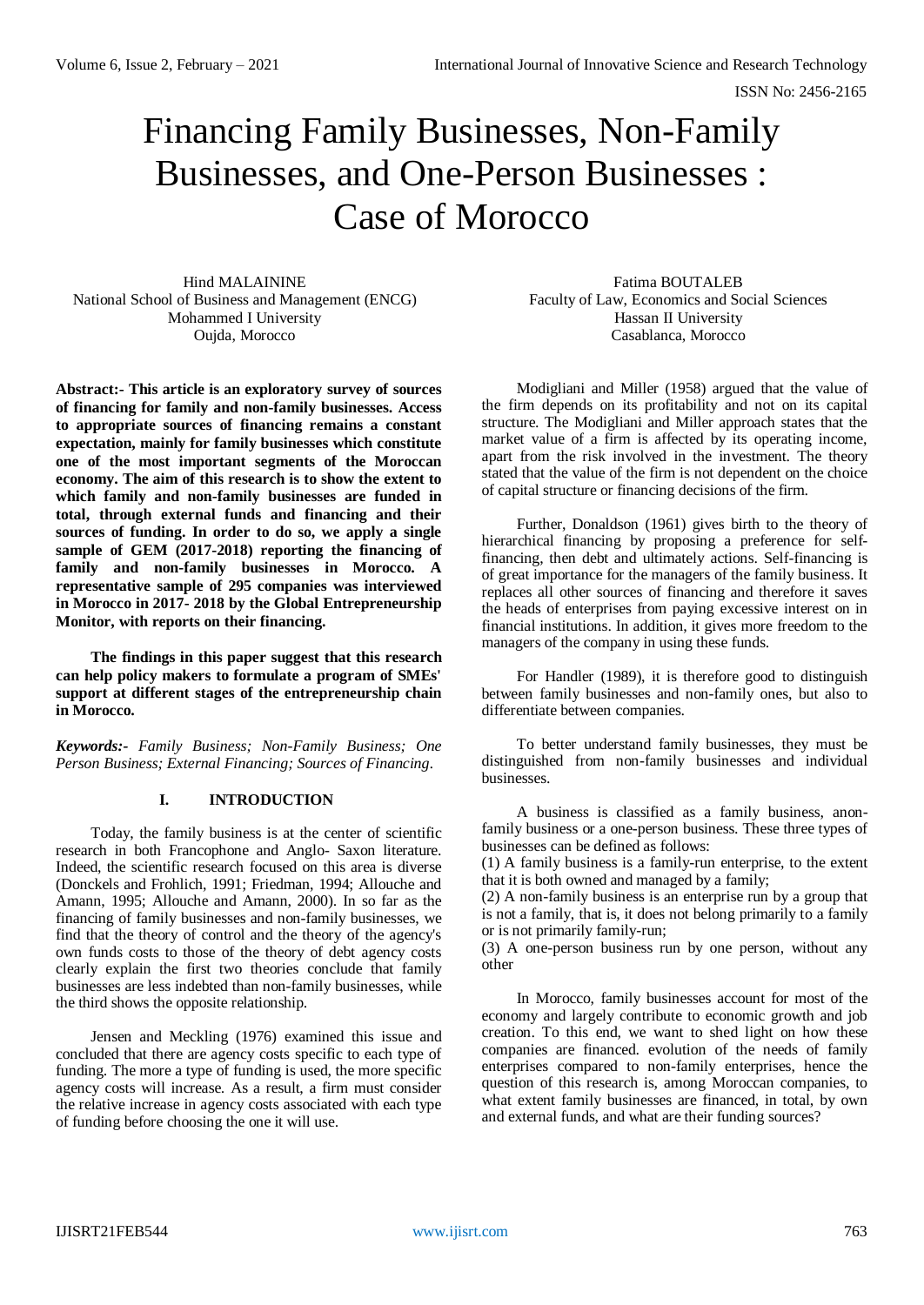## **II. THEORETICAL BACKGROUND AND HYPOTHESES**

The specificity of the family business comes from the fact that it combines a company and a family, two universes that each has its own needs and objectives (Hirigoyen, 2009). According to Beckhard and Dyer (1983), the family business is a set of two subsystems, the enterprise and the family, which are characterized by reciprocal interaction. It is this interaction that determines the fundamental character of the family business and defines its specificities (Davis, 1983). Indeed, several empirical studies according to many authors (DeAngelo and DeAngelo (1985), Agrawal and Nagarajan (1990), Gallo and Vilaseca (1996), Mishra and Mc Conaughy (1999), Mignon (2000), Mc Conaughy (2001).), Gallo (2004), Allouche (2007), and Chibani (2016) show that family businesses have lower debt levels than non-family businesses. The family business has managerial and shareholder characteristics that can influence its financing decisions. It is the fact that the control of capital is largely in the hands of the same family, on the other hand, the strong interference of the family in the management of the company and the fact that the shareholders have a willingness to transfer the business to the next generation.

However, the derogator of a family business is often a shareholder and a member of the family of control.

The financing of family businesses is either selffinancing or using sources of external funding. The criteria for choosing indebtedness of companies thus seem to be guided by the existence of a ratio-target, optimal in the long term for the company. Some authors, notably Fama and French (1997) and Remonola (1990) integrate the two theoretical frameworks of the STT (The Static Trade-Off Theory) and the POT (Pecking Order Theory) or hierarchization of the financings. The asymmetry of information, which serves as a support for the POT, can indeed be evoked to explain why companies momentarily diverge from these ratios. The hierarchical funding model of Myers and Majluf (1984) is therefore based on the central hypothesis of informational asymmetry. According to this theory, companies will generally tend to favor self-financing first, simply because it is an available resource in the immediate future, if the financing needs presented for investments exceed the amount of selffinancing, the company will call for external financing. Also due to the information asymmetries between the agents both inside and outside the company, the company follows a precise hierarchy of funding, inspired by the need for external funds, and not by attempt to find the optimal capital structure. This hierarchy is expressed differently, however, depending on the objective pursued by the manager of the company.

According to Benbayer and Trari-Medjaoui (2009), entrepreneurs generally prefer to finance their projects in such a way as to minimize the effects of external control and dilution of capital. In this vision, they first use their internal resources before going into debt while opening their capital to external investors is a measure of last resort. From the least risky to the riskiest.

Moreover, in the context of the STT "The Static Tradeoff Theory" or the theory of compromise, this theory explains how to complete an optimal capital structure that maximizes the value of the company. She argues that the optimal level of indebtedness is achieved when the marginal tax-based economy is offset by the increase in potential agency and bankruptcy costs. One of the problems to be solved to test this theory is much more focused on estimating the target ratio. The notion of target has a significant impact on the mediumterm financing choices of companies. As a result, it is preferable to return to the main theories on leverage (net debt divided by equity), in order to identify within each of them factors likely to lead family businesses to resort to less indebtedness compared to non-family businesses. Some studies have been able to decide between the two theories, POT and STT, to show that the POT seems to explain more the financial behavior of companies [(Fama and French, 1999, Chirinko and Singha, 2000 and Frank and Goyal, 2000)]. While others, more recent, have concluded on a combination between the two theories, (Remolona (1990), Opler and Titman (1996), Fama and French (1997), Cash and Cai (1999) and Carpentier and Suret (2000)) show that the regular explanation of the financial behavior of firms remains in the incorporation of the two frameworks of analysis and not in their opposition.

So, in order to conduct this study, our empirical hypotheses are as follows:

Hypothesis 1: The use of external financing is less important for family businesses than for non- family businesses and oneperson businesses

Hypothesis 2: Own funds is used more by family businesses than non-family businesses and one- person business

Hypothesis 3: The higher the level of education, the easier it is the access to external funding

### **III. RESEARCH DESIGN**

The population reviewed in this study includes entrepreneurs in Morocco from the years 2017 to 2018. Data comes primarily from entrepreneurship surveys conducted by the Global Entrepreneurship Monitor (GEM Morocco). GEM is the world's largest study of people's involvement in entrepreneurship, conducting an annual survey of the adult population around the world (Bosma, 2013).

#### *A. Sampling*

A representative sample of 295 businesses were surveyed in Morocco in 2017-18 by the Global Entrepreneurship Monitor, with reports on their financing.

The 295 businesses comprise 105 family businesses, 81 non-family businesses, and 109 one-person businesses.

#### *B. Measurements*

The analysis in this study focuses on all kind of businesses and their financing decisions.

The following sub-sections describe how each of the attributes is measured. Two types of measurements are considered:

*1) Measurement of financing :*Financing is measured by 2 quote questions in GEM APS :

How much money, in total, will you need to start this new business?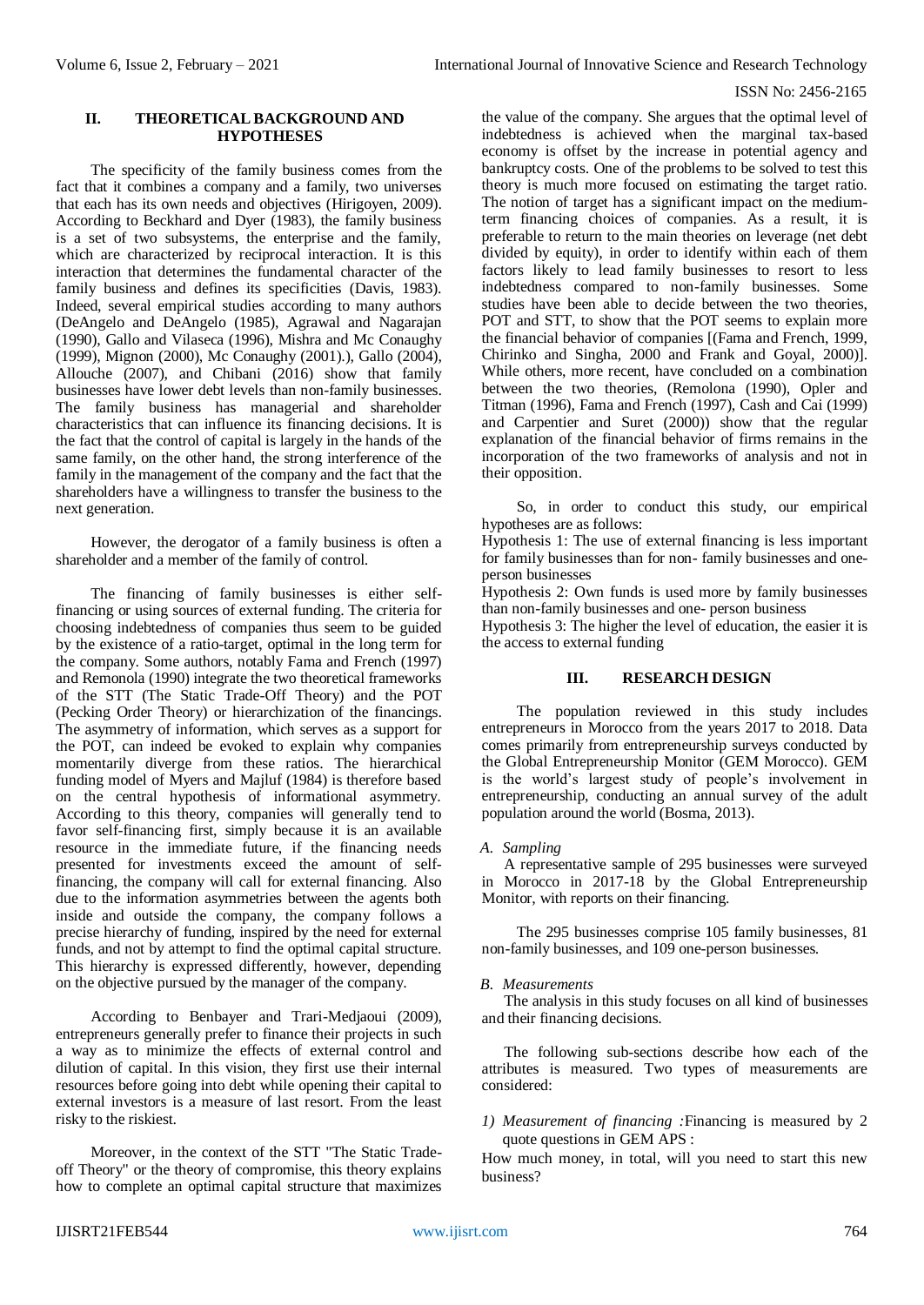What amount of your own money, in total, do you provide for this new business?

*2) Measurement of sources :* Sources denotes the main financing sources. The respondents have to answer this question :

Have you received or plan to receive money - loans or credits - from the following people or institutions to start your business?

A Family

- B Friends or neighbors
- C Employers or co-workers
- D Banks or other financial institutions
- E Private investors or risk capital
- F Government programs, donations or grants
- G Crowdfunding

## **IV. RESULTS**

### *A. Characteristics of the businesses*

| CHARACTERISTICS OF BUSINESSES<br>TABLE I. |                          |                              |                              |  |  |  |
|-------------------------------------------|--------------------------|------------------------------|------------------------------|--|--|--|
|                                           | <b>Family businesses</b> | <b>Non-family businesses</b> | <b>One-person businesses</b> |  |  |  |
| Owners, mean                              | 1,69                     | 2,84                         |                              |  |  |  |
| <b>Employees, mean</b>                    | 2,09                     | 2,56                         | 0                            |  |  |  |
| <b>Motive: opportunity</b>                | 47 %                     | 44 %                         | 46 %                         |  |  |  |
| <b>Sector: Extractive</b>                 | 5 %                      | 9%                           | 2 %                          |  |  |  |
| <b>Sector: Transforming</b>               | 34 %                     | 32 %                         | 29 %                         |  |  |  |
| <b>Sector: Business services</b>          | 4 %                      | 4 %                          | 1 %                          |  |  |  |
| <b>Sector: Consumer services</b>          | 57 %                     | 60 %                         | 68 %                         |  |  |  |
| Gender of                                 | 72 %                     | 73 %                         | 74 %                         |  |  |  |
| Age of entrepreneur                       | 35,2y                    | 35,8y                        | 37,0 y                       |  |  |  |
| <b>Education of entrepreneur</b>          | 12,0y                    | 12,9y                        | 10,3y                        |  |  |  |

Family businesses, non-family businesses and one-person business are similar in gender attributes and sector domination and are equally pulled by opportunity. However, we note that the average of age is higher for one-person businesses and the education is lower for this kind of businesses*.*

#### *B. Total, own and external financing*

## TABLE II. TOTAL FINANCING, OWN FINANCING, AND EXTERNAL FINANCING

|                                | <b>Family businesses</b> | <b>Non-family businesses</b> | <b>One-person</b> | P-value in ANOVA |  |
|--------------------------------|--------------------------|------------------------------|-------------------|------------------|--|
|                                |                          |                              | <b>businesses</b> | F-test           |  |
| <b>Total financing, median</b> | 50,000                   | 70,000                       | 50,000            | .42              |  |
| Own financing, median          | 30,000                   | 40,000                       | 10,000            | .23              |  |
| <b>External</b>                | 5.000                    | 27,500                       | 5,000             | .002             |  |
| <b>N</b> businesses            | 105                      |                              | 109               |                  |  |

Non-family businesses are more likely to use external financing than the other kinds of businesses.

TABLE III. TOTAL, OWN AND EXTERNAL FINANCING AFFECTED BY KIND OF BUSINESS AND BY CHARACTERISTICS OF BUSINESSES.

|                                   | <b>Total financing</b> | Own financing | <b>External financing</b> |
|-----------------------------------|------------------------|---------------|---------------------------|
| <b>Family business</b>            | $-.01$                 | $-.01$        | $-.15*$                   |
| <b>One-person business</b>        | $-.02$                 | $-.12$        | $-27**$                   |
| <b>Owners</b>                     | $.11 +$                | .01           | $.18 *$                   |
| <b>Employees</b>                  | $-.03$                 | .02           | $-.17*$                   |
| <b>Motive: Opportunity</b>        | $-.07$                 | .02           | $-.15*$                   |
| <b>Sector: Extractive</b>         | $-.04$                 | $-.04$        | $-.02$                    |
| <b>Sector: Transformative</b>     | $-.03$                 | $-.10$        | .03                       |
| <b>Sector: Business services</b>  | .14                    | .08           | .08                       |
| Gender of owner-manager: Male     | .07                    | .03           | .02                       |
| Age of owner-manager              | .001                   | .07           | $-.07$                    |
| <b>Education of owner-manager</b> | .05                    | $.18**$       | $-.15$                    |
| <b>R-square</b>                   | .05                    | .08           | .17                       |
| N businesses                      | 264                    | 241           | 239                       |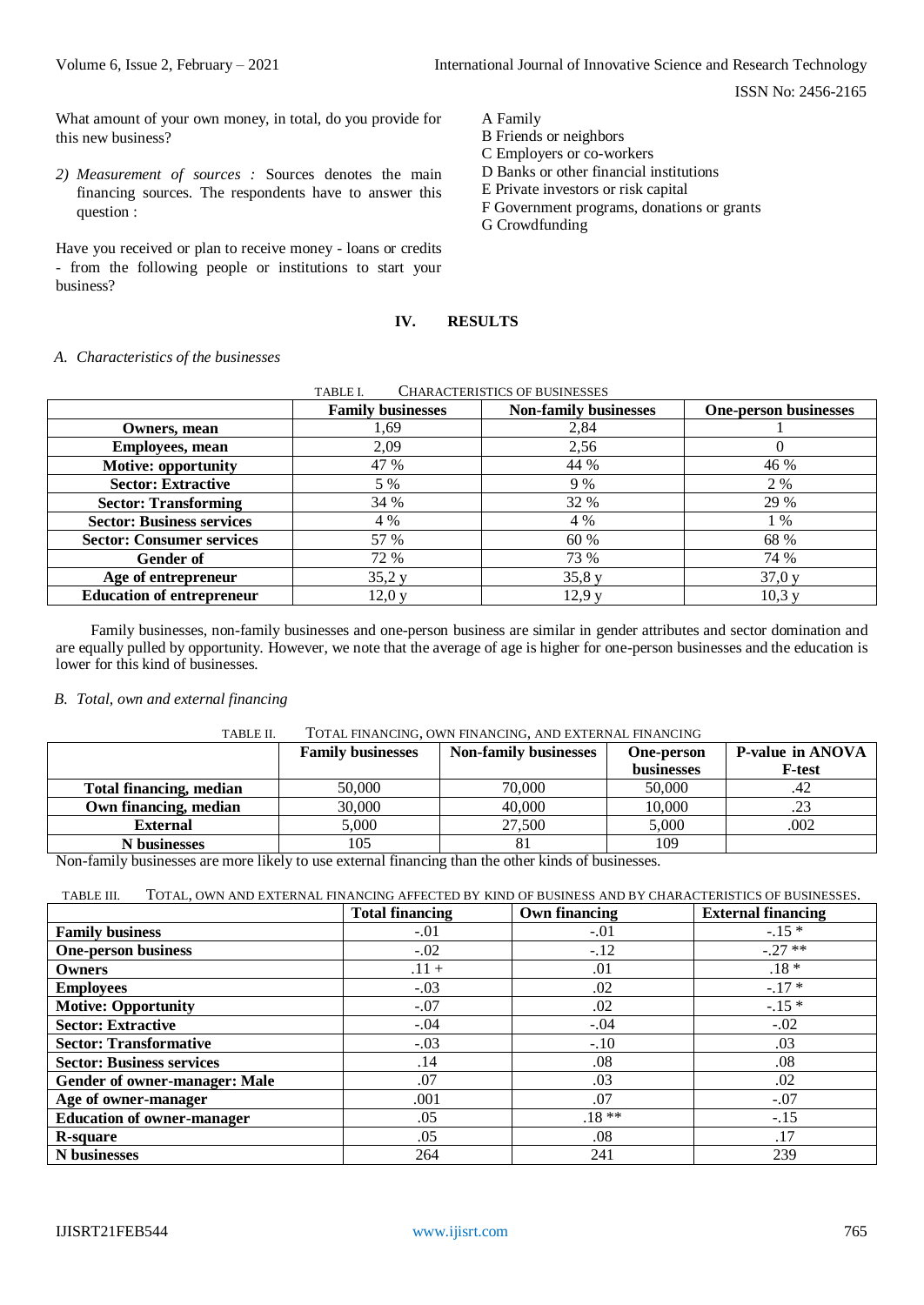Linear regression with standardized coefficients.

Kind of business has non-family business as reference, and a dummy for family business and another dummy for one-person business.

Sector has consumer services as reference, and a dummy for each other sector.

+p<.10  $*$  p<.05\*\*p<.01  $*$ \*\* p<.001

*C. Sources of businesses*

| <b>SOURCES OF FINANCING</b><br>TABLE IV. |                          |                   |                   |                 |  |  |
|------------------------------------------|--------------------------|-------------------|-------------------|-----------------|--|--|
|                                          | <b>Family businesses</b> | <b>Non-family</b> | <b>One-person</b> | P-value in chi- |  |  |
|                                          |                          | businesses        | businesses        | square test     |  |  |
| <b>A</b> Family                          | 66 %                     | 60 %              | 54 %              | .21             |  |  |
| <b>B</b> Friends or neighbors            | 32 %                     | 43 %              | 12 %              | .0001           |  |  |
| <b>C</b> Employers or coworkers          | 23 %                     | 27 %              | 1 %               | .0001           |  |  |
| D Banks or other financial institutions  | 29 %                     | 28 %              | 12 %              | .006            |  |  |
| E Private investors or risk capital      | 17 %                     | 11 %              | $0\%$             | .0001           |  |  |
| F Government programs, donations or      | $10\%$                   | 8 %               | 7 %               | .64             |  |  |
| grants                                   |                          |                   |                   |                 |  |  |
| <b>G</b> Crowdfunding                    | $0\%$                    | 4 %               | 5 %               | .07             |  |  |
| N businesses                             | 105                      | 81                | 109               |                 |  |  |

Actually, the main sources of financing used is love money. But the most relevant results are about the difference use established between the different kinds of business.

| SOURCE OF FINANCING DEPENDS ON THE KIND OF BUSINESS AND ITS CHARACTERISTICS.<br>TABLE V. |  |
|------------------------------------------------------------------------------------------|--|
|------------------------------------------------------------------------------------------|--|

|                                      | A      | B         | C          | D          | E         | F         | G         |
|--------------------------------------|--------|-----------|------------|------------|-----------|-----------|-----------|
| <b>Family business</b>               | .36    | $-.50+$   | $-.50$     | $-.22$     | .45       | .67       | 1.24      |
| <b>One-person business</b>           | .07    | $-1.42**$ | $-2.79$ ** | $-.54$     | $-11.15$  | $1.72*$   | $-9.54$   |
| Owners                               | $-.12$ | .27       | .02        | $-.19$     | $-.34$    | $.85*$    | .66       |
| <b>Employees</b>                     | .29    | $.54*$    | $.92**$    | $.69*$     | 1.81      |           |           |
| <b>Motive: Opportunity</b>           | $-.29$ | $-.50$    | $-.50$     | .49        | .34       | $-.07$    | $1.32 +$  |
| <b>Sector: Extractive</b>            | $-.16$ | $-1.35$   | .91        | 1.07       | $-11.04$  | $3.33***$ | $-9.42$   |
| <b>Sector: Transformative</b>        | $-.03$ | .16       | .19        | .20        | .62       | $1.82**$  | $1.71 +$  |
| <b>Sector: Business services</b>     | $-.44$ | $-1.35$   | $-.72$     | $2.22*$    | $-.56$    | 1.41      | $-11.35$  |
| <b>Gender of owner-manager: Male</b> | $-.17$ | .61       | .65        | $-.18$     | .57       | .91       | 2.02      |
| Age of owner-manager                 | $-.01$ | $-.002$   | .01        | .02        | $-.001$   | .02       | .0001     |
| <b>Education of owner-manager</b>    | .04    | .02       | $.10 +$    | $.13*$     | $.14 +$   | $.16*$    | $.32*$    |
| <b>R-square</b>                      | .23    | $-1.09$   | $-3.60*$   | $-3.84$ ** | $-6.61**$ | $-8.53**$ | $-12.45*$ |
| N businesses                         | 259    | 260       | 259        | 258        | 258       | 252       | 256       |

Logistic regression.

Kind of business has non-family business as reference, and a dummy for family business and another dummy for one-person business.

Sector has consumer services as reference, and a dummy for each other sector.

+p<.10  $*$  p<.05  $*$  $*$ p<.01  $*$  $*$  $*$  p<.001

Table V highlights the following results:

The use of external financing is less important for family businesses than for non-family businesses and one-person businesses so hypothesis 1 is confirmed.

Own funds are used more by family businesses than non-family businesses and one-person business so hypothesis 2 is confirmed.

The higher the level of education, the easier it is the access to external funding so hypothesis 3 is confirmed.

## **V. CONCLUSION**

Through this overview of the importance of financing family and non-family businesses, we can say that the family businesses adopt a cautious global financing strategy for fear of losing family control of the company. Indeed, those businesses prefer to be self-financing rather than resorting to external funds. But once their self-financing capacity is achieved, they turn to financial debt rather than opening capital, because this alternative could cause problems of